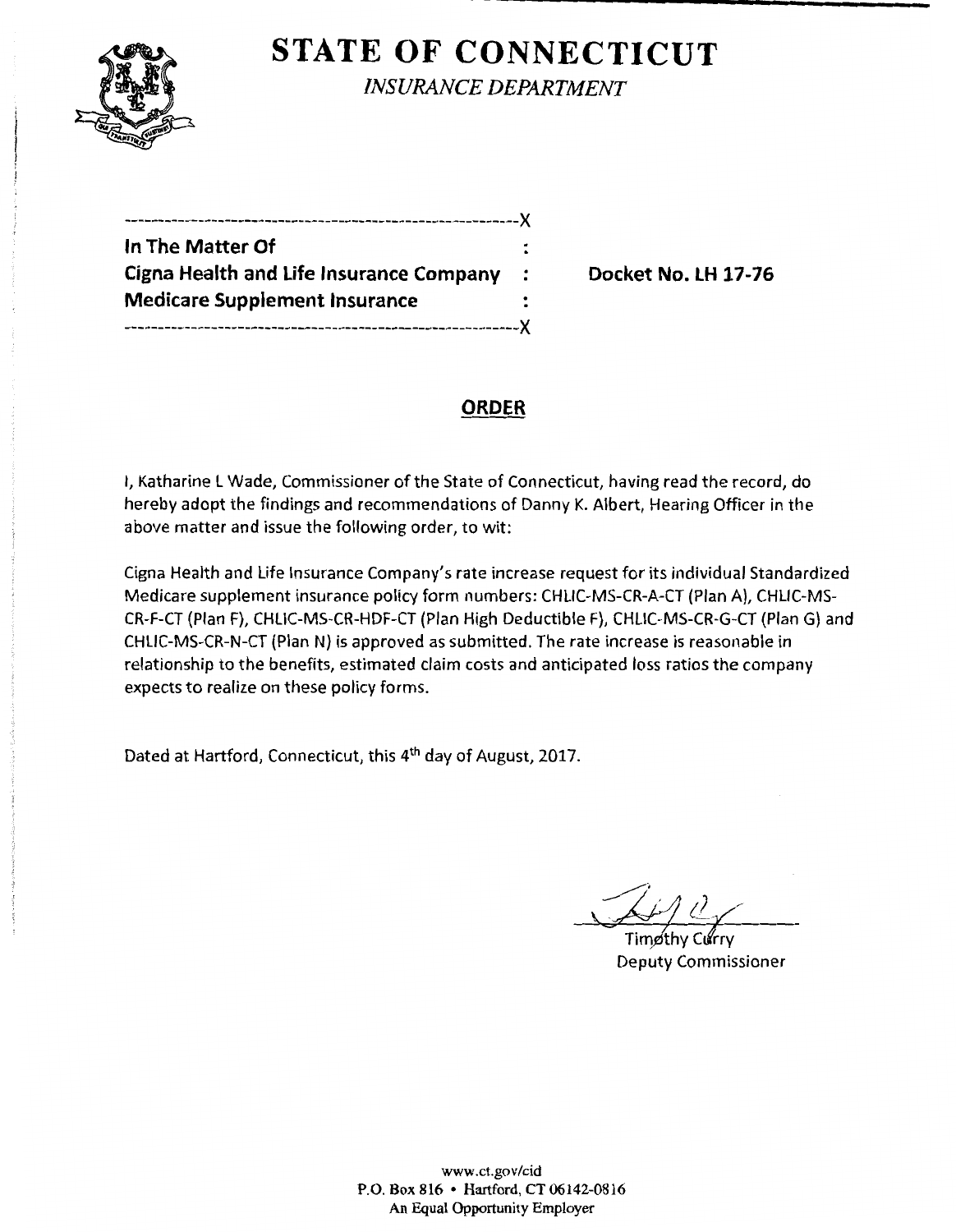

# **STATE OF CONNECTICUT** *INSURANCE DEPARTMENT*

| In The Matter of                       |  |
|----------------------------------------|--|
| Cigna Health and Life Isurance Company |  |
| Medicare Supplement Insurance          |  |
|                                        |  |
|                                        |  |

Docket No. 17-76

# PROPOSED FINAL DECISION

## I. INTRODUCTION

The Insurance Commissioner of the State of Connecticut is empowered to review rates charged for individual and group Medicare supplement policies sold to any resident of this State who is eligible for Medicare. The source for this regulatory authority is contained in Chapter 700c and Section 38a-495a of the Connecticut General Statutes.

After due notice, a hearing was held at the Insurance Department in Hartford on Wednesday, July 19, 2017, to consider whether or not the rate increase requested by Cigna Health and Life Insurance Company on its individual Standardized Medicare supplement business should be approved.

No members from the general public attended the hearing.

No Company representatives from Cigna Health and Life Insurance Company attended the hearing.

The hearing was conducted in accordance with the requirements of Section 38a-474, Connecticut General Statutes, the Uniform Administrative Procedures Act, Chapter 54 of Section 3 8a-8-1 et seq. of the Regulations of Connecticut State Agencies.

A Medicare supplement policy is a private health insurance policy sold on an individual or group basis, which provides benefits that are additional to the benefits provided by Medicare. For many years Medicare supplement policies have been highly regulated under both state and federal law to protect the interests of persons eligible for Medicare who depend on these policies to provide additional coverage for the costs of health care.

Effective December 1, 2005, Connecticut amended its program of standardized Medicare supplement policies in accordance with Section 38a-495a of the Connecticut General Statutes, and Sections 38a-495a-1 through 38a-495a-21 of the Regulations of Connecticut Agencies. This program, which conforms to federal requirements, provides a "core" package of benefits known as Plan A. Insurers may also offer any one or more of eleven other plans (Plans B through N).

1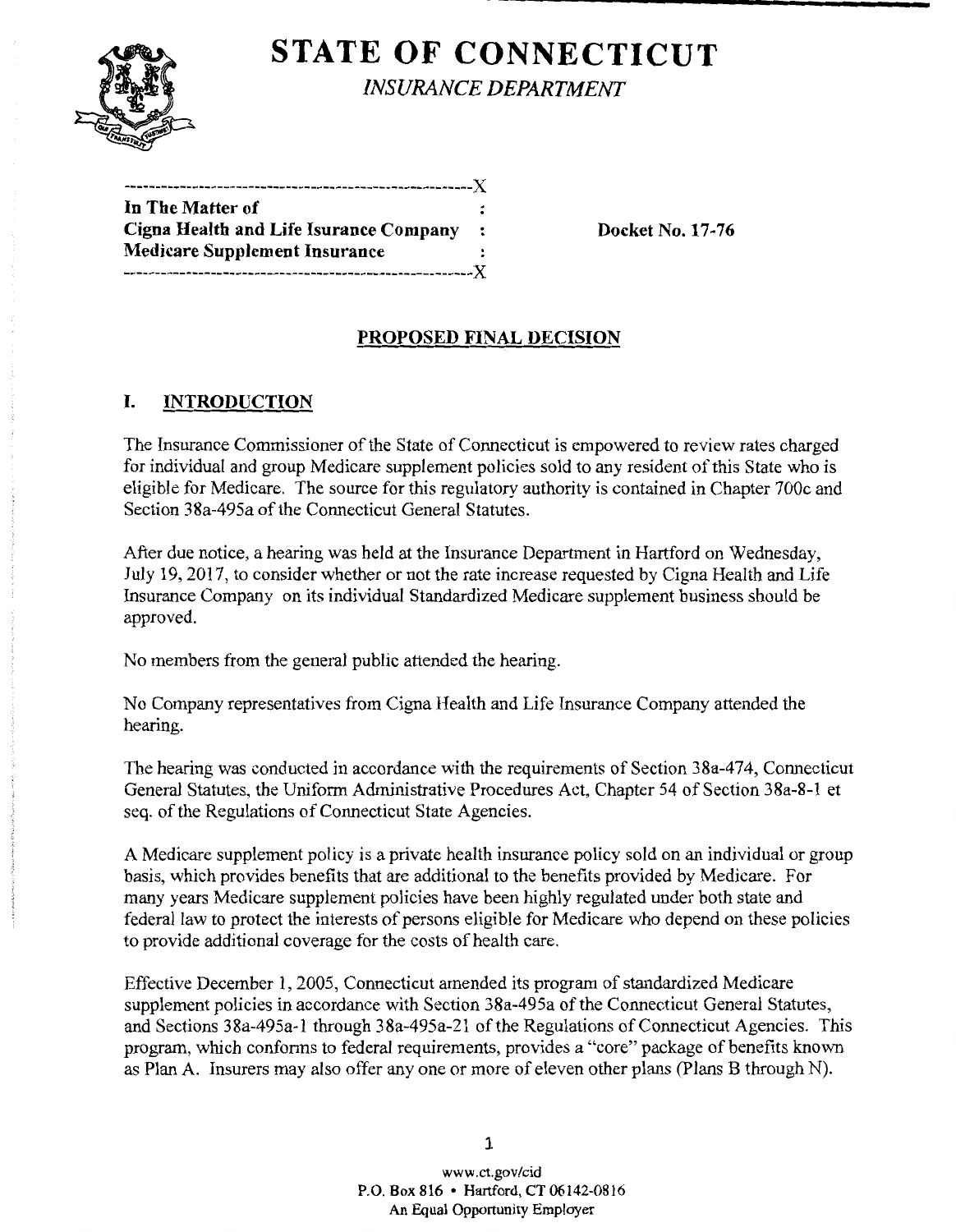Effective January 1, 2006, in accordance with Section 38a-495c ofthe Connecticut General Statutes (as amended by Public Act 05-20) premiums for all Medicare supplement policies in the state must use community rating. Rates for Plans A through N must be computed without regard to age, gender, previous claims history or the medical condition of any person covered by a Medicare supplement policy or certificate.

The statute provides that coverage under Plans A through N may not be denied on the basis of age, gender, previous claims history or the medical condition of any covered person. Insurers may exclude benefits for losses incurred within six months from the effective date of coverage based on a pre-existing condition.

Effective October 1, 1998, carriers that offer Plan B or Plan C must make these plans as well as Plan A, available to all persons eligible for Medicare by reason of disability.

Insurers must also make the necessary arrangements to receive notice of all claims paid by Medicare for their insureds so that supplement benefits can be computed and paid without requiring insureds to file claim forms for such benefits. This process of direct notice and automatic claims payment is commonly referred to as "piggybacking" or "crossover".

Sections 38a-495 and 38a-522 of the Connecticut General Statutes, and Section 38a-495a-10 of the Regulations of Connecticut Agencies, state that individual and group Medicare supplement policies must have anticipated loss ratios of 65% and 75%, respectively. Under Sections 38a-495-7 and 38a-495a-10 of the Regulations of Connecticut Agencies, filings for rate increases must demonstrate that actual and expected losses in relation to premiums meet these standards, and anticipated loss ratios for the entire future period for which the requested premiums are calculated to provide coverage must be expected to equal or exceed the appropriate loss ratio standard.

Section 38a-473 of the Connecticut General Statutes provides that no insurer may incorporate in its rates for Medicare supplement policies factors for expenses that exceed 150% of the average expense ratio for that insurer's entire written premium for all lines of health insurance for the previous calendar year.

### **II. FINDING OF FACT**

After reviewing the exhibits entered into the record ofthis proceeding, and utilizing the experience, technical competence and specialized knowledge ofthe Insurance Department, the undersigned makes the following findings of fact:

1. CIGNA Health and Life Insurance Company has requested the following rate increases on its individual standardized Medicare supplement plans:

|      | Proposed<br>Rate Increase |  |
|------|---------------------------|--|
| Plan |                           |  |
| A    | 5.15%                     |  |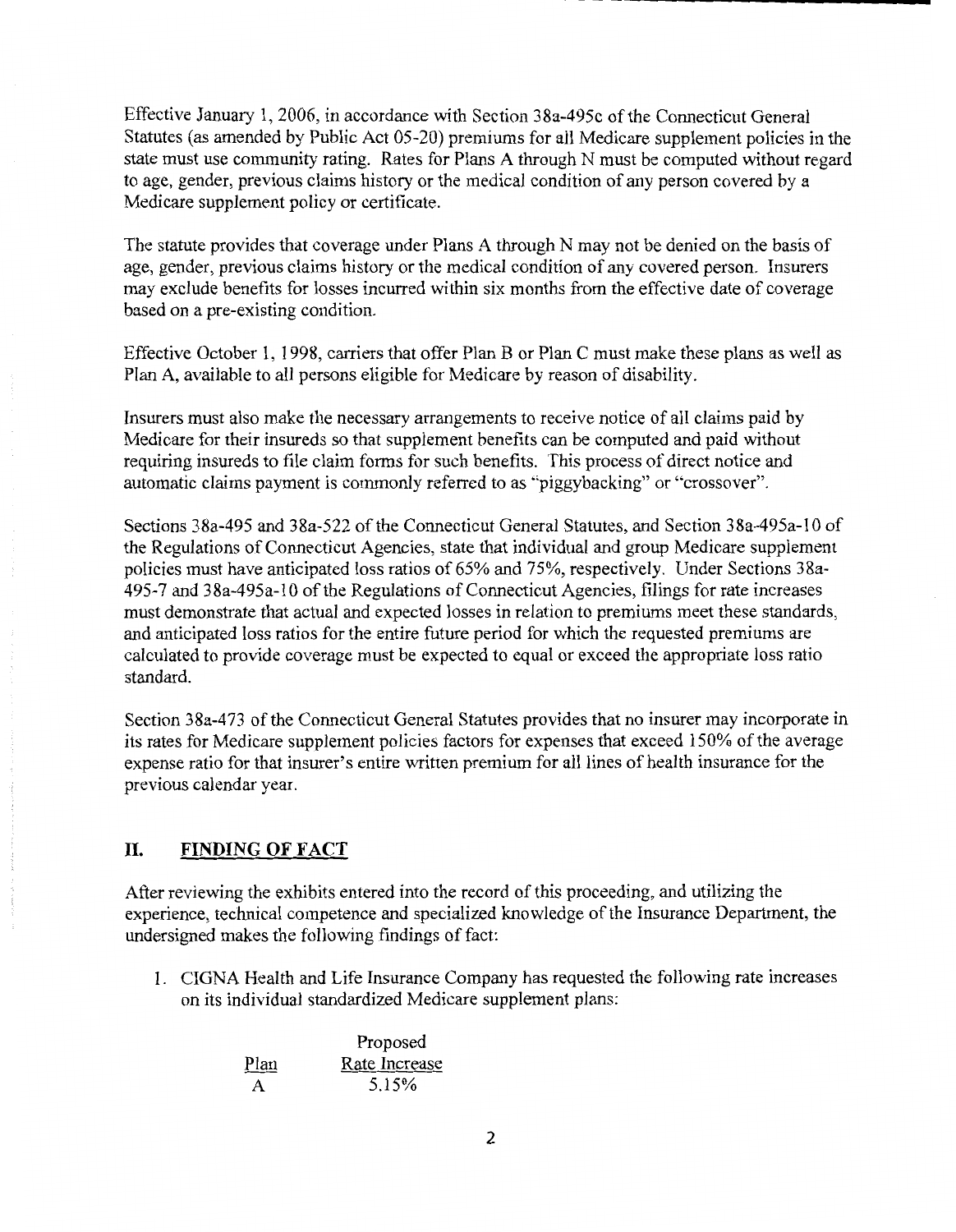| F   | 5.15% |
|-----|-------|
| HDF | 3.15% |
| Gì  | 3.15% |
| N   | 3.15% |

- 2. No prior rate adjustments have been applied.
- 3. Policyholder count by Plan, for CT and nationwide:

| Plan       | ᅺ   | Nationwide |
|------------|-----|------------|
| A          | 9   |            |
| F          | 107 | 515        |
| <b>HDF</b> | 58  | 92         |
| G          | 433 | 907        |
| N          | 42  | 99         |
| Total      | 649 | 1,622      |

- 4. CIGNA has conformed to subsection (e) of section 38a-495c, C.G.S. regarding the automatic claims processing requirement.
- 5. The proposed rates are designed to satisfy the Connecticut regulatory loss ratio of 65%.
- 6. Connecticut loss ratio experience, by Plan, for 2016, 2017 (through March) and from inception is as follows:

| Plan       | 2016   | 2017   | Inception |
|------------|--------|--------|-----------|
| A          | 304.4% | 34.3%  | 46.2%     |
| F          | 164.5% | 147.9% | 150.6%    |
| <b>HDF</b> | 98.1%  | 51.5%  | 55.5%     |
| G          | 80.4%  | 113.8% | 109.2%    |
| N          | 126.1% | 77.6%  | 86.4%     |
| Total      | 102.6% | 114.5% | 112.8%    |

7. Nationwide loss ratio experience, by Plan, for 2016, 2017 (through March) and from inception is as follows:

| Plan       | 2016   | 2017   | Inception |
|------------|--------|--------|-----------|
| A          | 105.4% | 147.2% | 140.9%    |
| F          | 74.9%  | 99.3%  | 96.8%     |
| <b>HDF</b> | 80.6%  | 38.7%  | 41.6%     |
| G          | 55.2%  | 62.6%  | 61.7%     |
| N          | 51.0%  | 54.6%  | 54.3%     |
| Total      | 63.6%  | 78.5%  | 76.9%     |